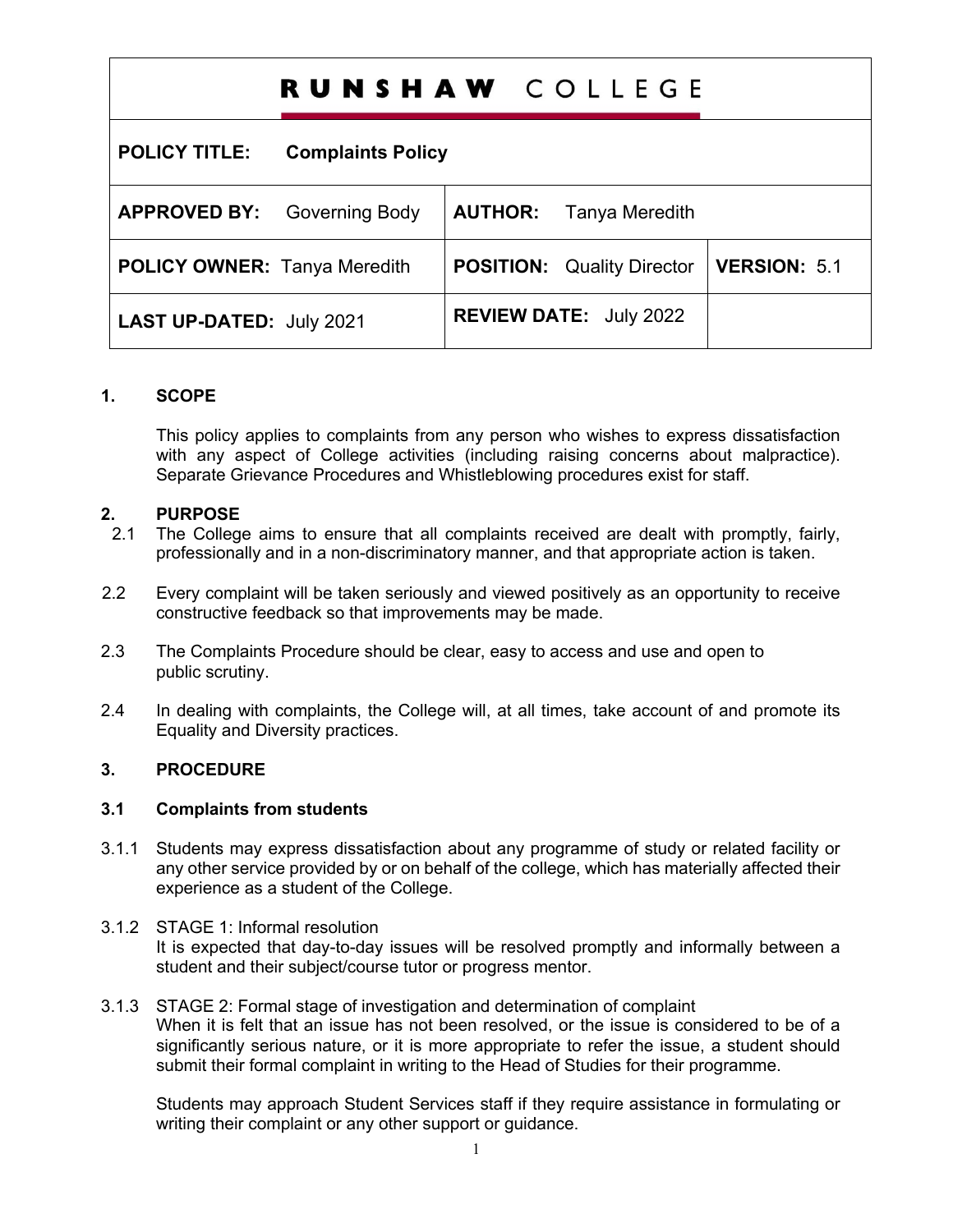The Head of Studies will normally acknowledge the complaint within two working days of its receipt.

The Head of Studies will deal with the complaint or forward to the appropriate manager. This manager will normally be someone who has had no prior involvement at Stage 1. After investigating the complaint, they will normally respond within ten working days of receipt, or the student will be advised of any delay and the likely timescale in which they should receive a reply.

The manager will provide details of the outcome of their investigation. They will confirm whether the complaint is upheld, partly upheld or not upheld. They will provide clear reasons for the decision reached and forward a copy of the complaint and the response to the internal #Complaints mailbox to log the complaint.

Where a complaint is upheld, the college will explain how and when it will implement any remedy, whether that includes an apology and what the student can do if he or she remains dissatisfied.

The decision should also give information about the student's right to take the complaint to the review stage.

3.1.4 STAGE 3: Review (internally)

If the matter is not resolved to the satisfaction of the student, the complaint should then be escalated to the Principal.

A request for a review may be on limited grounds, including but not confined to:

- a review of the procedures followed at the formal stage
- a consideration of whether the outcome was reasonable
- new material evidence which the student was unable, for valid reasons, to provide earlier in the process.

The Principal will normally acknowledge the request to review the complaint within two working days of its receipt and after investigating the complaint, normally reply within ten working days, or the student will be advised of any delay and the likely timescale in which they should receive a reply. The Principal reserves the right to delegate this responsibility to another senior manager

The review stage will not usually consider the issues afresh or involve a further investigation.

A complaint must have been considered at the formal stage before it can be escalated to the review stage.

The purpose of the review stage is to ensure that appropriate procedures have been followed and that the decision, following the formal investigation, was reasonable. This stage does not necessarily require a reconsideration of the issues raised.

The manger investigating the complaint will write to the student setting out its decision at the conclusion of this stage. They will confirm whether the complaint is upheld, partly upheld or not upheld. This will be a Completion of Procedures letter for university course students registered for a UCLan award.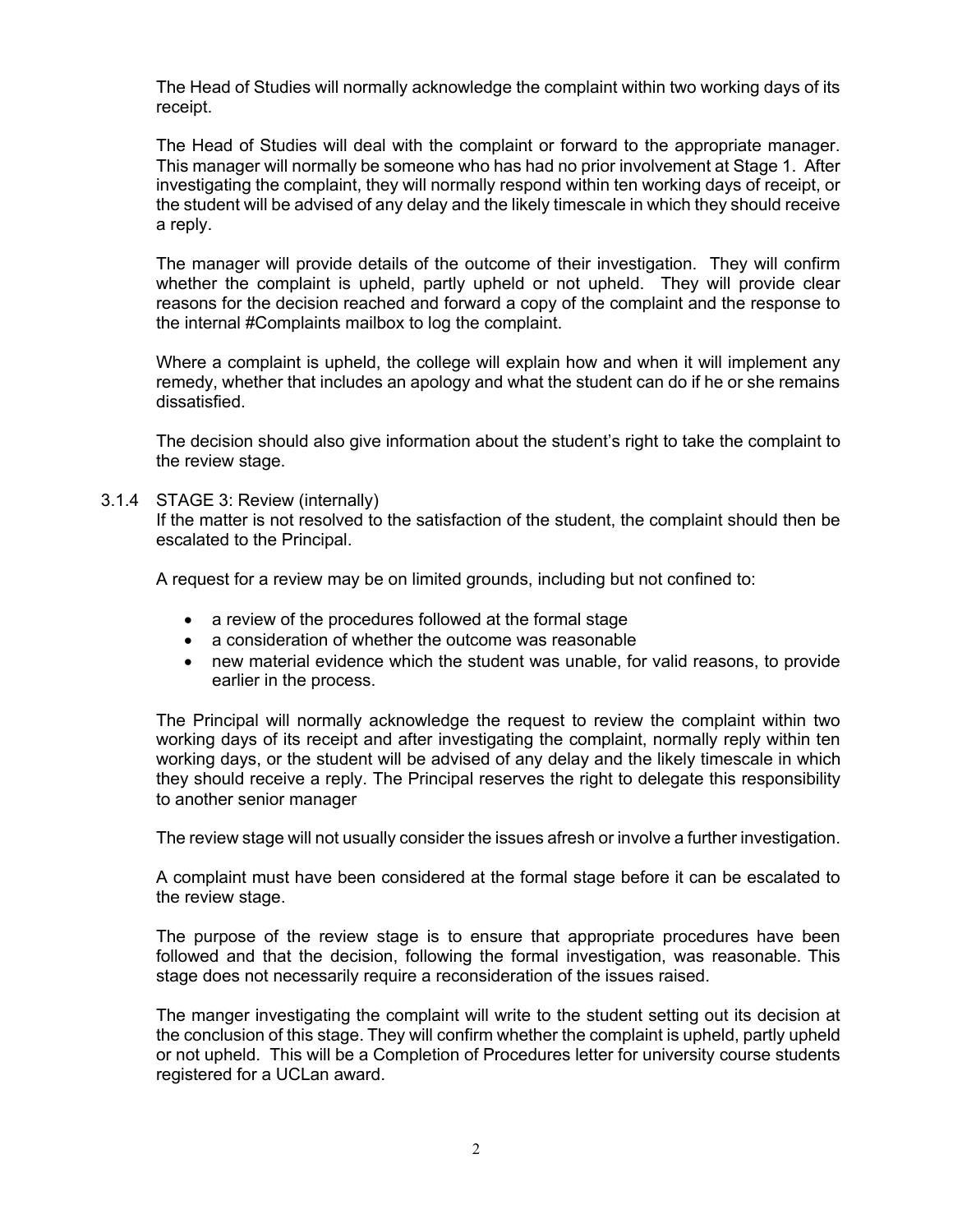They will provide clear reasons for the decision reached and forward a copy of the complaint and the response to the internal #Complaints mailbox to log the complaint.

Where a complaint is upheld, the college will explain how and when it will implement any remedy, whether that includes an apology and what the student can do if he or she remains dissatisfied.

The decision should also give information about the student's right to raise the complaint via the Education and Skills Funding Agency (ESFA) or the Office for the Independent Adjudicator for Higher Education.

#### 3.1.5 STAGE 4: Review (externally)

If internal complaints procedures have been exhausted and the complaint remains unresolved to the satisfaction of the student, s/he may complain to the ESFA by contacting them via https://www.gov.uk/complain-further-education-apprenticeship.

For Higher Education students, who are dissatisfied with the outcome of their complaint and have exhausted their institution's complaint process, options are available to seek resolution through further levels of investigation. For service-related complaints students should contact the Office of the Independent Adjudicator. For quality of learning complaints, students should contact the relevant Higher Education establishment and follow their procedure

Advice and guidance on these procedures is available from Student Services staff.

#### 3.1.6 **Higher Education (UCLan) students**

The college will deal with all stage 1 complaints raised by university course students registered for a UCLan award.

If the complaint relates to service-related issues, stages 2 and 3 will also be dealt with by the college.

If the complaint relates to academic standards or the quality of the learning opportunity and is not resolved by the partner at stage 2, stage 3 will be dealt with by UCLan. In this scenario, the complainant must submit their complaint to the university under stage 3 of their procedure (Students Complaints Procedure of the University of Central Lancashire) within 15 working days of the date of the College's final response. The University will review the actions taken by the partner with a view to reaching a positive resolution, although it should be recognised that we may not always have the authority to determine matters at partner institutions.

If the matter brought forward as a complaint falls under another specific policy or procedure at UCLan that has its own complaints scheme then the student will be advised accordingly and supported in pursuing their complaint through these alternative channels if appropriate.

- 3.1.7 Some aspects of the College's work are also governed by the complaints procedures of other external organisations. In the case of Awarding Bodies, the Examinations Office will advise learners of the procedure to be followed.
- 3.1.8 The appropriate senior manager will deal with a complaint that relates to the personal conduct or actions of one of their managers. In the case of a complaint against the Principal, the matter will be directed to the Chair of the Corporation. The Chair or Deputy Chair will deal with a complaint that concerns a Governor.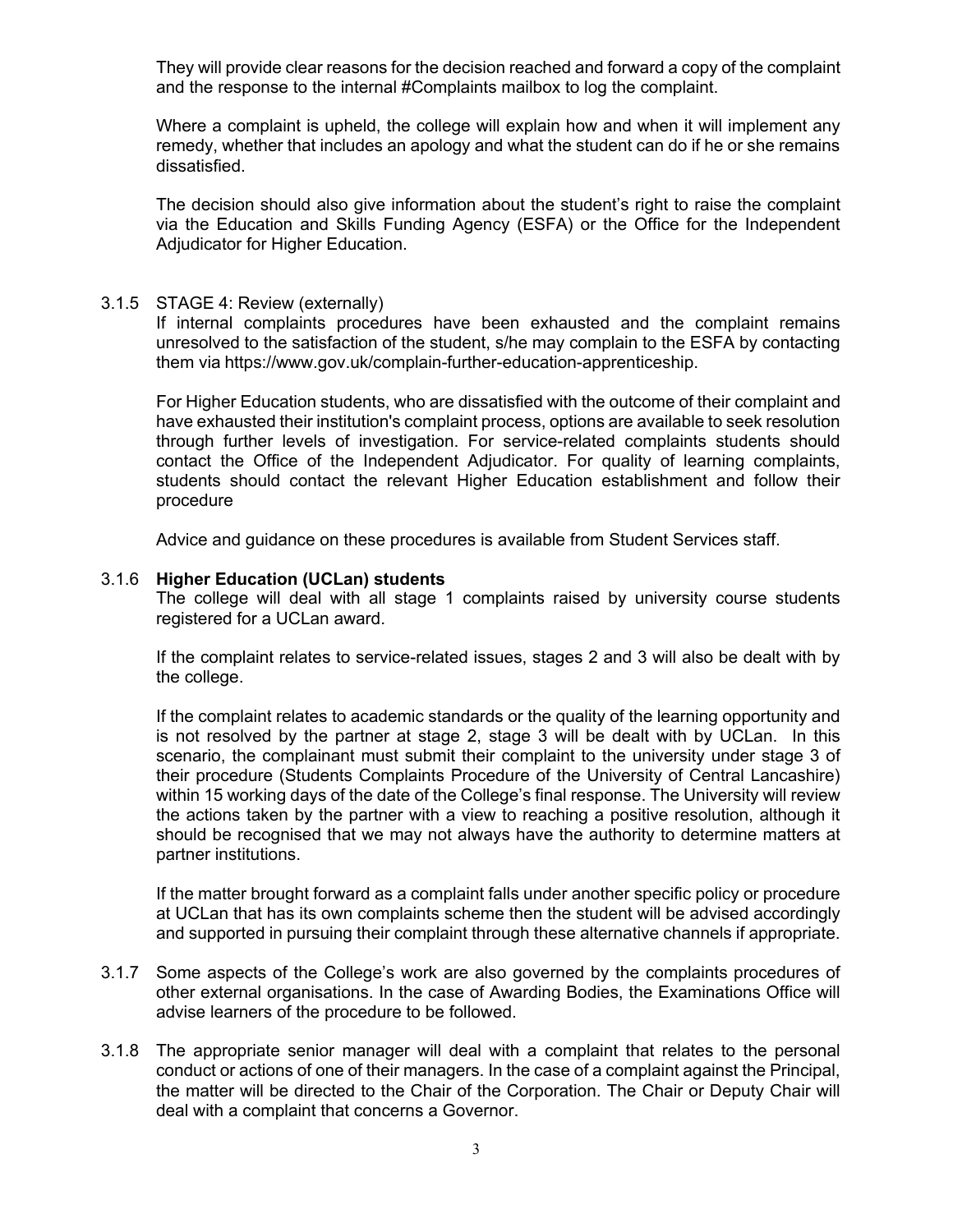3.1.9 Complaints should be notified in a timely manner and in any case not exceeding 12 months from the incident in question.

# **3.2 Other Complainants**

- 3.2.1 Any person, other than a member of staff (who should use the Grievance Procedure) or a student who is dissatisfied about any aspect of the College's activities, should direct their complaint in the first instance to the relevant college manager or, if this is not known, to the Director of Quality. The complaint will normally be acknowledged within two working days of receipt and forwarded to be dealt with by the appropriate manager.
- 3.2.2 The appropriate manager will investigate the complaint and will make a written response to the complainant, normally within ten working days of the complaint being received, or the complainant will be advised of any delay and the likely timescale in which they should receive a reply.
- 3.2.3 If the complainant is not satisfied with the reply, the Principal will consider the complaint. S/he will normally acknowledge the complaint within two working days of its receipt and, after investigating the complaint, normally reply within ten working days, or the complainant will be advised of any delay and the likely timescale in which they should receive a reply. The Principal reserves the right to delegate this responsibility to another senior manager.
- 3.2.4 At this stage the complainant will be notified of their right to complain to (and how to contact) the Education and Skills Funding Agency, or, in the case of Runshaw HE learners, to the Complaints Liaison Officer at the Academic Quality Standards Unit at the University of Central Lancashire. It is expected that this procedure will only be followed when the above internal steps have been fully exhausted and the complaint remains unresolved to the satisfaction of the complainant.
- 3.2.5 The appropriate senior manager will deal with a complaint that relates to the personal conduct or actions of one of their managers. In the case of a complaint against the Principal, the matter will be directed to the Chair of the Corporation. The Chair or Deputy Chair will deal with a complaint that concerns a Governor.

# **3.3 Complaints against the conduct or actions of the Corporation**

Where it is considered by the Director of Quality that the nature of the complaint is against the conduct or actions of the Corporation, the Head of Governance, acting independently, will investigate the complaint. The Clerk will normally reply within ten working days, or the complainant will be advised of any delay and the likely timescale in which they should receive a reply.

# **3.4 Unacceptable Complainant Behaviour**

- 3.4.1 The College is committed to dealing with all complainants fairly and impartially and to providing a high quality service, but it is not expected that staff should have to tolerate behaviour, which is considered to be unacceptable, for example, any communication which is:
	- abusive, offensive, defamatory or distressing;
	- aggressive, threatening, coercive, malicious or intimidating;
	- unreasonably persistent or demanding.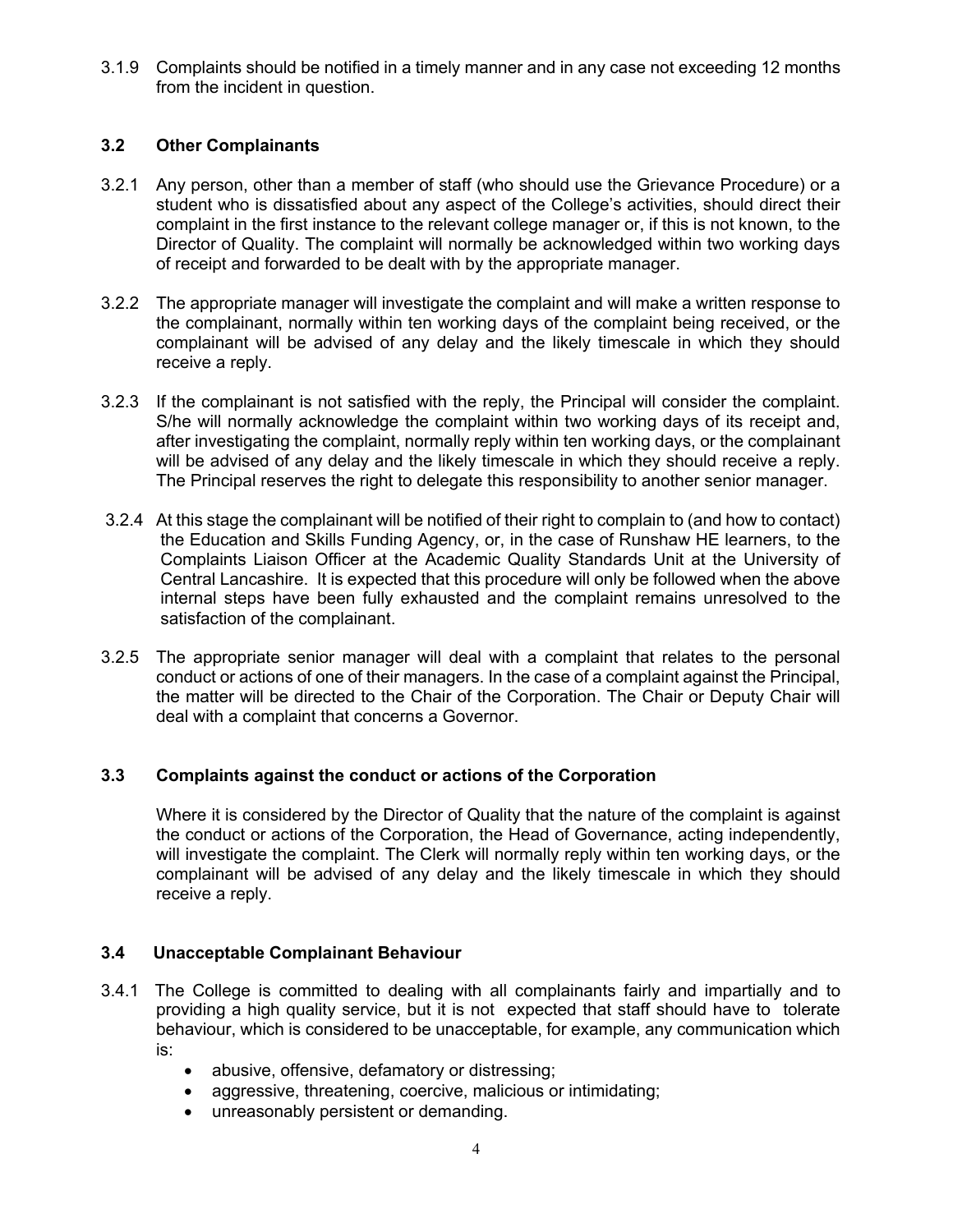When it is considered that the behaviour of a complainant is unacceptable, staff will refer to the 'Policy for the Protection of Staff from Abuse, Aggression and Unreasonable Behaviour'.

- 3.4.2 As per the guidance in the *'Policy for the Protection of Staff from Abuse, Aggression and Unreasonable Behaviour'*, when it is considered that the behaviour of a complainant is unacceptable, they will be told why the behaviour is unacceptable and asked to modify it. If the behaviour continues, or where exceptional circumstances are such that the initial behaviour has been significantly concerning (such as a physical assault), action will be taken to restrict their contact with staff and students at the College.
- 3.4.3 The decision to restrict access will be taken a member of the College's Senior Management Team (or nominee) after careful consideration of the all the circumstances. Any restrictions imposed will be appropriate and proportionate and may include, but will not be limited to:
	- asking the complainant to enter into an agreement about their conduct;
	- requesting contact in a particular form e.g. letters only;
	- requiring contact to take place with a named person;
	- restricting telephone calls to specified days and times; and/or
	- asking the complainant to appoint a representative to correspond with us;
- 3.4.4 The complainant will be informed why their behaviour is unacceptable, what action is being taken and the duration of that action. Any action will be proportionate to the nature and circumstances of the incident.
- 3.4.5 Where a complainant behaves unacceptably during a telephone conversation, as a last resort the call may be terminated.
- 3.4.6 Where a complainant continues to behave in a way that is considered to be unacceptable, it may be decided to terminate contact with them. This may mean that the college will not continue with the handling of their complaint.
- 3.4.7 Where the behaviour threatens the safety and welfare of College staff and/or students, other options will be considered, for example, but not restricted to:
	- action under the College Disciplinary Regulations (including suspension from the College).
	- reporting the matter to the police,
	- taking other legal action.

# **4. RECORDING**

- 4.1 Complaints may be received verbally or in writing. In all cases, when a manager receives a complaint, a written record will be made, supported by accompanying documentation.
- 4.2 Should an individual require assistance in formulating or writing their complaint, Student Services staff or the Director of Quality will provide support and guidance.
- 4.3 Details of any complaints from HE students registered for a UCLan award that reach stage 3 should be provided to UCLan at the time (via cliaison@uclan.ac.uk).

# **5. MONITORING QUALITY ASSURANCE AND CONTROL**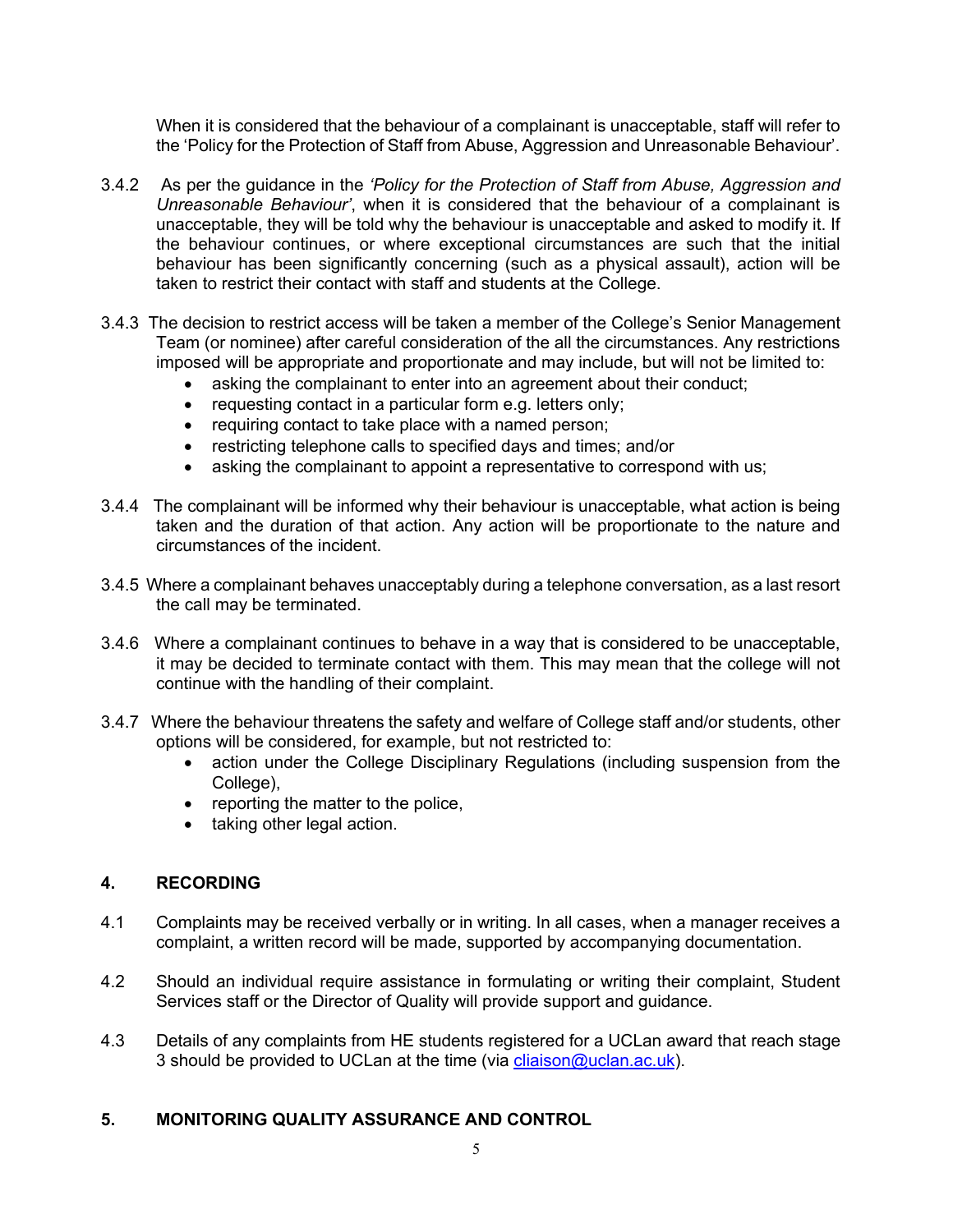- 5.1 Managers must provide written details of the action taken and the outcome of the complaint and forward a copy of this, with supporting documents attached, to the #Complaints mailbox.
- 5.2 The Head of QMIST will monitor all complaints for issues of discrimination. Where such issues are identified, the complaint record will be up-dated, appropriate actions instigated and the matter will be brought to the attention of the Deputy Principal and Director of Quality.
- 5.3 The Director of Quality will monitor the operation of the procedure to ensure that it is effective.
- 5.4 The Director of Quality is responsible for logging, recording and reporting complaints to Senior Management Team Monitoring meetings where each complaint is considered in detail. Additionally, the Senior Management Team Meetings receive periodic reports which analyse trends, including issues relating to discrimination and diversity. In all cases recommendations are considered and actions taken to deal with any identified issues. Information will be used to improve services for our stakeholders and the student experience.
- 5.5 The Governing body will receive an overview of complaints on an annual basis.

# **6. POLICY REVIEW**

6.1 This policy will be reviewed every two years or in line with legislation and / or best practice in the sector.